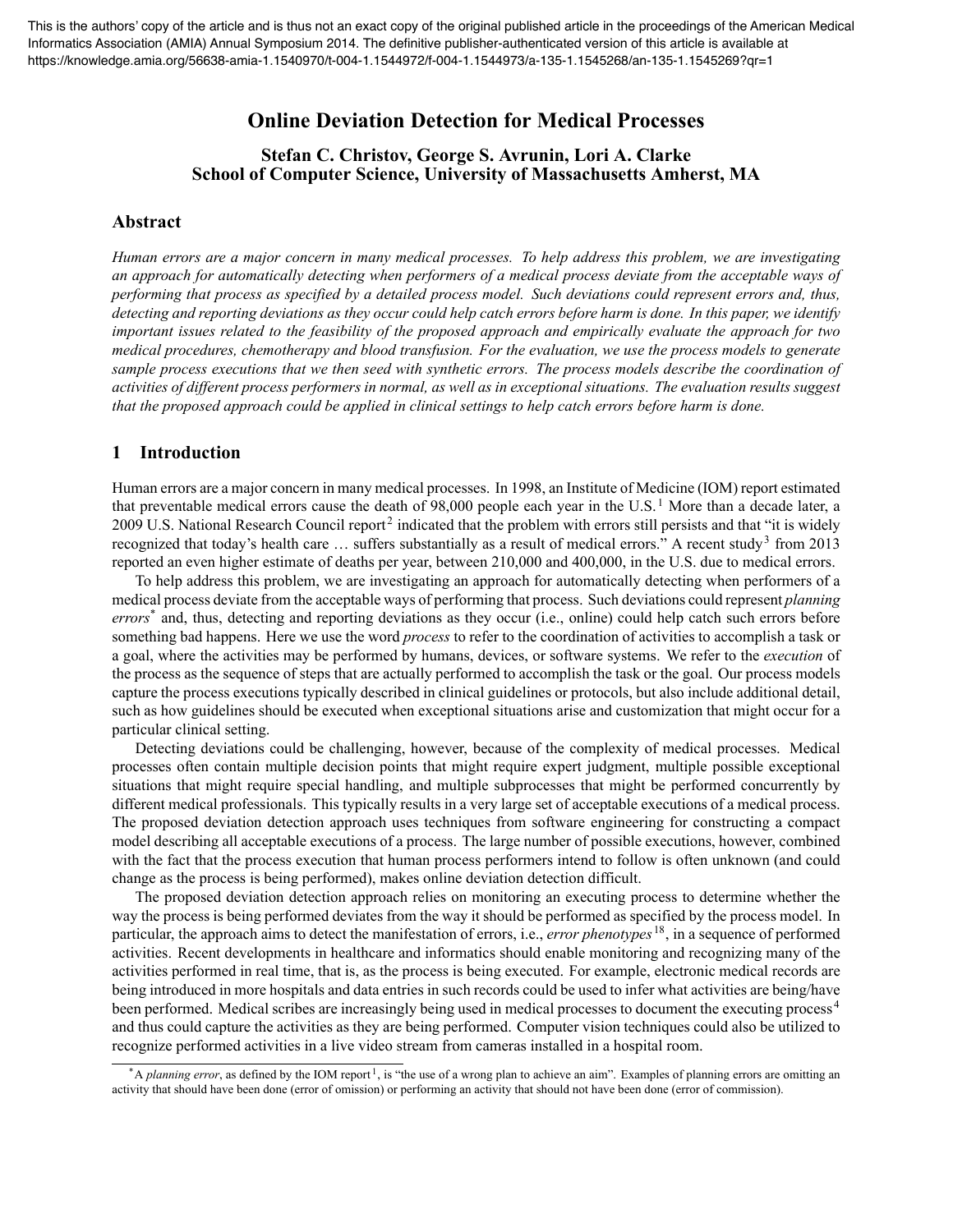Even if we assume a perfect mechanism for monitoring an executing process, however, there are important issues related to the feasibility of the proposed deviation detection approach that need to be explored before the approach could be deployed in a clinical setting. One of these issues is potential harm due to *delayed deviation detection*. Delayed deviation detection arises when process performers deviate from the acceptable executions of a process, but this deviation cannot be detected until additional process activities are performed. Since the intent of process performers is often unknown to the monitoring system and some decisions at branch points in a process could depend on subjective (and potentially error-prone) human judgment based on experience and domain expertise, a monitoring system might not know which branch(es) should be taken in a given execution of the process. For example, suppose that at a branch point a human intends to perform one branch, but, due to distraction or fatigue, makes a commission error by first performing steps from another branch before performing the steps from the intended branch. In that case, a monitoring system will not be able to detect the commission error until the human performs the first step of the intended branch, or possibly until even later, if the two branches have common steps.

Ideally, we would like to detect deviations before harm is done as a result of these deviations, but the presence of detection delay could prevent achieving this goal in some situations. In this paper, we investigate how frequently delayed deviation detection could arise in medical processes, how often harm could occur because of the delay, and what the causes for detection delay could be. Harm could also occur as a result of a deviation even when there is no deviation detection delay, and we investigate this issue as well. We also investigate the performance of the deviation detection approach in terms of computation time. If the computation time to detect a deviation is too long, harm could be done before process performers are notified of the deviation.

Our initial evaluation of the deviation detection approach has been promising. Delayed deviation detection rarely arose in the medical processes we studied and when it did arise, no harm to the patient could occur as a result of the delay. The running time of the deviation detector is low relative to the human speed of performing process activities, suggesting that it could be used for online deviation detection.

Section [2](#page-1-0) discusses related work, the proposed deviation detection approach, and some issues associated with that approach. The experimental methodology for evaluating the approach with respect to these issues is presented in section [3](#page-4-0). The results are presented in section [4](#page-6-0) and discussed in section [5](#page-6-1). Section [6](#page-8-0) summarizes the paper and describes future work.

#### <span id="page-1-0"></span>**2 Background**

#### **2.1 Related Work**

There are several approaches that aim to reduce the number of medical errors by encouraging conformance with some specification of the acceptable ways to perform a process (e.g., process aids such as checklists<sup>[5](#page-9-5)[,6](#page-9-6)</sup> and care sets<sup>[7](#page-9-7)</sup>). Such process aids, however, tend to specify only the major steps during normal flow, omitting important details such as exceptional scenarios and concurrent process execution<sup>[8](#page-9-8),[9](#page-9-9)</sup>. Such process aids often add to the workload of already heavily-burdened medical professionals. The use of checklists, for example, often requires medical professionals to check what needs to be done, to remember what steps they completed, and to determine the appropriate checklist to use in a given context.

To remove some of the burdens that process aids, such as checklists, place on medical professionals, there have been attempts to create systems that automatically check the compliance of an executing process with a specification of that process  $11$ . To support such systems, various medical guideline modeling languages have been developed  $10$ . Subsequent work has utilized formally specified medical guidelines to drive careflow management systems. For example, Fitzgerald et al. designed and deployed a careflow management system in a trauma center to guide medical profession-als during the first 30 minutes of trauma resuscitation<sup>[11](#page-9-10)</sup>. This system increased compliance with the modeled medical protocol and reduced error rates, but the model did not support complex process behaviors, such as concurrency and exception handling. The framework we are proposing, including the work reported in this paper, is intended to go beyond these limitations.

In prior work, we constructed detailed models of several medical processes [8,](#page-9-8)[9](#page-9-9),[12](#page-9-12) in consultation with medical professionals. We also constructed a framework and a set of tools for analyzing such models to detect various safety problems and evaluate proposed changes<sup>[12](#page-9-12)</sup>. Although building and analyzing such detailed models takes considerable care and time, this work resulted in an improved understanding of the processes and the detection of several errors and vulnerabilities, leading to nearly 70% reduction in the number of errors reaching the patient in one of our studies [13](#page-9-13).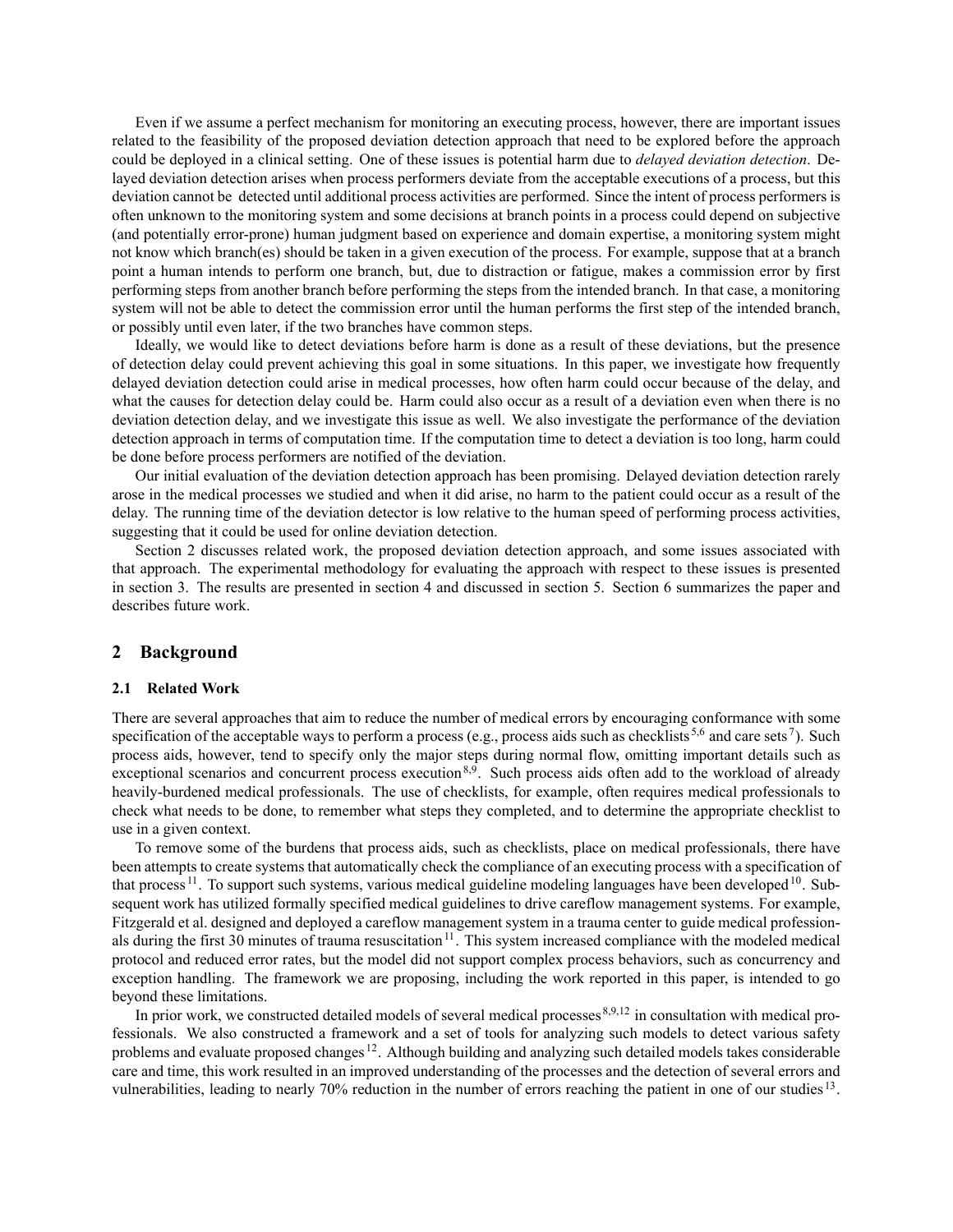<span id="page-2-0"></span>

<span id="page-2-2"></span>Figure 1: The Process Monitoring and Guidance Framework and an example of a simple CFG.

We are now beginning to examine the potential for using such models, validated by the analyses, for the monitoring and guidance of executing processes.

#### <span id="page-2-3"></span>**2.2 Deviation Detection Approach**

The proposed deviation detection approach is a component of a framework we are developing for process monitoring and guidance. This framework also supports other process guidance aspects, such as pro-actively informing process performers of pending activities depending on how the execution of the process develops and providing capabilities for inspecting process execution history.

In this paper, we focus on the deviation detection aspect of the framework. Figure  $1(a)$  shows the relevant components of the framework. As a process is being performed, the *Process Execution Monitor* captures events associated with the performed steps and incrementally creates the *sequence of performed step events*. We use the term *step* to refer to an activity of interest performed as part of a process by humans, software or hardware devices. For this paper, we assume that the sequence of performed step events is accurate, i.e., the sequence contains events for all steps of interest that have been performed, these events are in the order in which the actual steps were performed, and events that are not of interest have been accurately remove[d†](#page-2-1). The precise way that the Process Monitor captures events is beyond the scope of this paper.

Every time the *Deviation Detector* receives a step event from the Process Execution Monitor, it checks if the corresponding sequence of steps performed so far is one of the acceptable sequences as specified by the *Process Model*. If it is not, a deviation is detected and process performers are warned that a potential error might have occurred.

**Process Model.** The process model captures the acceptable ways to perform the corresponding process. This includes the nominal ways, but also how the process should be performed when various exceptional situations arise. The model can also capture different ways to perform the process depending on the level of expertise of process performers.

Eliciting information from domain experts to create such process models and translating the elicited information into an actual model are known to be difficult and time consuming. In our work, we have used several process elicitation methods, such as observations, structured, and unstructured interviews [13](#page-9-13). After creating process models based on the elicited information, we have used several formal analysis techniques to validate these models [12](#page-9-12). Regardless of how extensive the process elicitation and model validation efforts are, however, it is likely that process models will still contain some inaccuracies. Furthermore, process performers might execute a process in innovative and yet acceptable ways that are not captured in the process model. In practice, we expect process models to be continually updated as defects in the models are uncovered and/or as the modeled processes change.

In our experience, to support the complexity of medical processes, the process model needs to be written in a notation with rich and well-defined semantics. Specifically, such a notation should provide support for modeling human choice, exception handling, concurrency, and synchronization. For our work, we have chosen the Little-JIL<sup>[14](#page-9-14)</sup> process modeling language, because it satisfies these requirements and because we have found that the Little-JIL's compact visual notation has facilitated communication with the medical professionals who have been helping us create

<span id="page-2-1"></span><sup>†</sup>To simplify the discussion, hereafter we shall refer to the sequence of step events associated with the sequence of actual performed steps as the sequence of performed steps.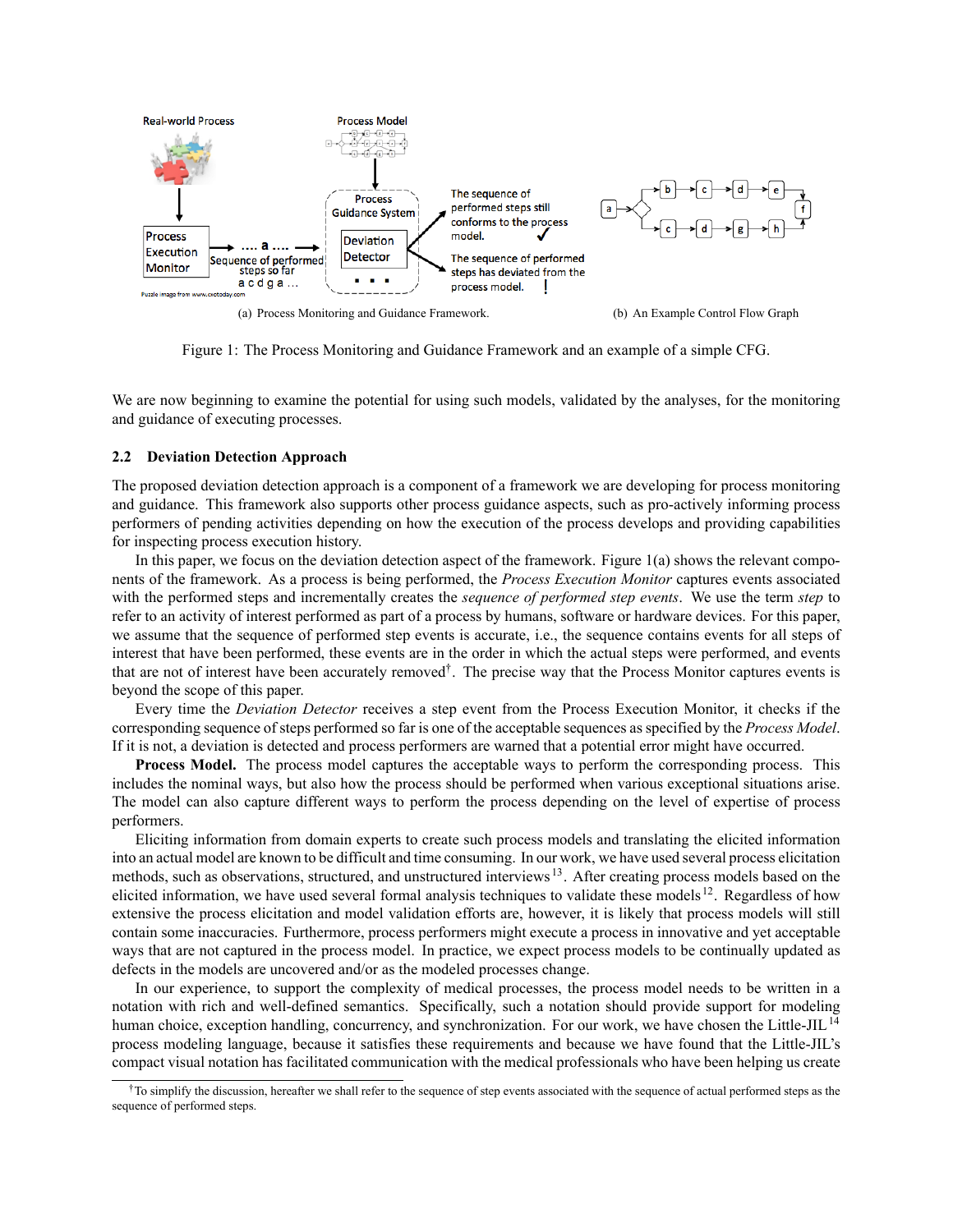and validate the models of the relatively large and non-trivial processes on which we have been working (two of these processes are briefly described in section [3.1\)](#page-4-1). The proposed deviation detection approach, however, is independent of the process modeling language; it can be used with any language that has well-defined semantics that are also sufficiently rich to capture complex real-world processes. For the purposes of deviation detection, a Little-JIL model is translated into a typical control flow graph (CFG) representation of the possible step execution orderings associated with a process model, so in this paper only a simple control flow graph representation is shown.

**Deviation Detector.** The Deviation Detector traverses the CFG representation in a breadth-first way to determine whether the sequence of performed steps so far is a legal sequence of steps through the graph. For efficiency, this traversal is done incrementally, maintaining a frontier of possible nodes in the graph that could correspond to the last performed step. When this frontier becomes empty, i.e., when there is no path through the graph that corresponds to the sequence of performed steps, a deviation is detected.

#### **2.3 Example of Applying the Deviation Detection Approach to a Medical Process**

Consider the process of transfusing a unit of blood to a patient. This process usually starts after a nurse receives a physician's order to perform a transfusion. The nurse then needs to check if the patient's blood type and screen are known and, if they are not, obtains a blood sample from the patient and sends it to the lab for analysis. Once the type and screen are known, the nurse can request the appropriate blood product from the blood bank and pick it up when it becomes available. To administer a single unit of blood product, the nurse needs to provide some documentation and perform a series of checks to ensure that the right patient receives the right blood product at the right time. During the transfusion, the nurse needs to periodically check for complications (such as a transfusion reaction) and, if any arise, handle them appropriately. Once the transfusion is done, the nurse needs to evaluate the patient, create final documentation, and dispose of the infusion materials.

Most of the activities in the blood transfusion process consist of a fair number of subactivities that can occur in different orders and potentially different number of times. Problems could arise while performing many of these activities, making the blood transfusion process challenging to perform correctly and potentially error-prone<sup>[8](#page-9-8)</sup>.

A common error reported in the medical literature, and one that can cause severe harm to patients, is not fully following the procedure for verifying the patient's identity<sup>[8](#page-9-8)</sup> while performing the series of checks before beginning the infusion. A possible instance of this error is omitting to verify that the patient is wearing the correct ID band. Consider the situation where in a busy emergency department patient X is wearing the incorrect ID band—that of patient Y. Perhaps a registration clerk had to place ID bands on several patients and inadvertently switched the ID bands. Suppose that patient Y is the one for whom a blood transfusion was ordered. Since patient X is wearing patient Y's ID band, if the nurse does not verify patient X's ID band prior to infusing the blood, patient X might receive the blood ordered for patient Y. Note that the nurse might still successfully perform other checks, such as the blood product checks, since they are done against the ID band and not against the patient's real identity.

Potential harm as a result of this error might be avoided if the nurse is warned that the process is being performed incorrectly before the infusion is started. The deviation detector could achieve this is by comparing the sequence of steps the nurse has performed against a model of the process. The sequence of steps that omits the step *verify that the patient is wearing the correct ID band* would not be a legal sequence through the process model and the deviation detector could establish that. Informing the nurse about such a deviation might help the nurse recover from the error before harm is done (i.e., infusing blood into the wrong patient).

#### **2.4 Issues**

**Delayed Deviation Detection and Potential Harm Due to Delay.** As discussed earlier, delayed deviation detection is an important issue to consider as it might constitute a significant threat to the usefulness of the proposed deviation detection approach, depending on how often delayed deviation detection arises and the severity of the consequences from the delay. For a concrete illustration of delayed deviation detection, consider the example control flow graph in Figure [1\(b\)](#page-2-2), assumed to have been created from a process model. In this CFG, nodes represent process steps and are labeled with letters. There is an edge from one node to another, if the step the first node represents can be immediately followed by the step the second node represents in the modeled process. The diamond node represents a branch point. When no branch conditions are modeled, such as when a medical professional needs to make a decision based on personal judgment and experience, the deviation detector cannot determine which branch should be taken in a particular process execution and must consider all options.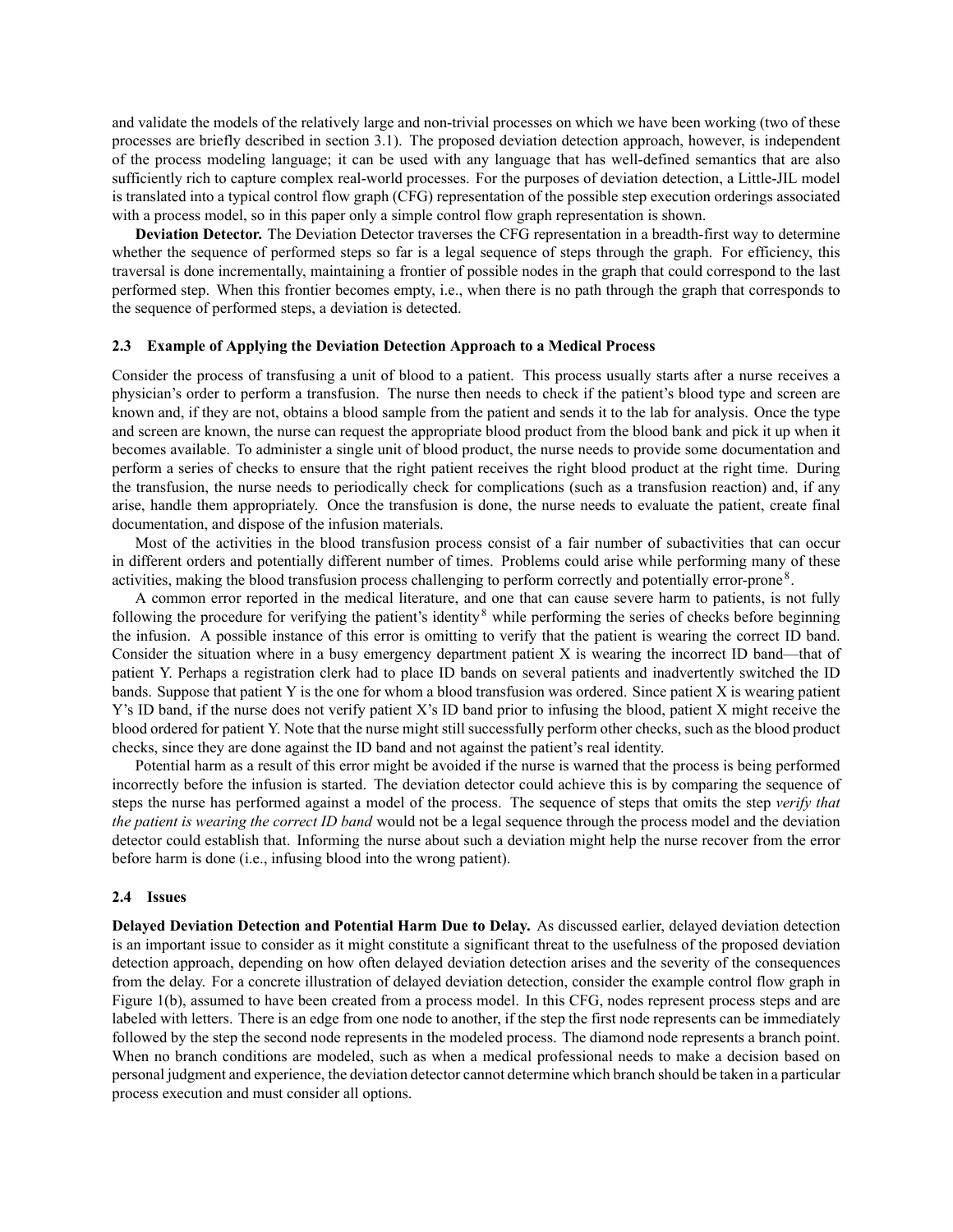The two legal sequences of steps allowed by the CFG in Figure [1\(b\)](#page-2-2) are *abcdef* and *acdghf*. Suppose that during a particular execution of the process, the performers planned to carry out the sequence *abcdef*, but forgot to perform step *b*. In this situation, the deviation occurs when *b* is omitted, but it cannot be detected until *e* is performed, because *acd* is a valid sequence through the model. In this situation, we say that there is a detection delay of 2 (we measure the delay in terms of performed steps between the error—the omission of step *b*—and the step when the deviation is detected—step *e*). If the two branches in Figure [1\(b\)](#page-2-2) had a longer sequence of identical substeps (in this case this sequence is *cd*), the deviation detection delay could be even longer. In principle, the delay can be arbitrarily long and serious harm could potentially result from not detecting a deviation at the time when an error is made.

In this work, we explore the following research questions related to delayed deviation detection: How often do deviation detection delays occur in complex medical processes? How long are deviation detection delays? How harmful are deviation detection delays? What causes deviation detection delays and can they be reduced or avoided?

These questions could potentially be analytically explored by statically analyzing a set of process models. We have not been able to develop a reasonable static approach, however, that can handle multiple kinds of planning errors effectively (e.g., single-step omission, single-step commission, single-step substitution, omission of *n* consecutive steps, …, omission of *n* not necessarily consecutive steps, …, single subprocess omission, …, multiple subprocess omission, etc.). Thus, as a first step in exploring the above questions, we chose an experimental approach that applies the deviation detector to synthetically generated erroneous executions from realistic models of two medical processes. **Potential Harm When Deviations Are Detected without Delay.** It is sometimes possible that deviations are detected immediately as an error is made (there is no detection delay), but harm could potentially still occur as a result of the deviations. For example, in the blood transfusion process discussed above, one of the checks that needs to be performed before infusing the blood is to ensure that the blood product has not expired. Suppose that the process model allows this check to occur immediately before infusing the blood. If the nurse forgets to check that the blood product has not expired, the deviation will be detected when the nurse starts the infusion. Even though there is no detection delay, harm could still occur as the patient might receive expired blood. This is an example of a vulnerability in the process model or in the process itself (assuming the model is accurate) with respect to the proposed deviation detection approach—a deviation cannot be detected until the potentially harmful step is already started.

In this work, we explore the following research questions related to the above issue: How often do situations arise where harm could occur even when deviations are detected without delay? What can be done to reduce or avoid such situations?

**Running Time of the Deviation Detector.** It is important that the deviation detector does not take too long to compute whether a deviation has occurred after a new step is added to the sequence of performed steps. Otherwise, if a deviation occurs, the warning about that deviation might get issued after harm was already done as a result of the deviation. We explore the following research question related to the performance of the deviation detector: What is the running time of the deviation detector when applied to realistic medical processes?

### <span id="page-4-0"></span>**3 Methods**

To perform an initial evaluation of the proposed deviation detection approach with respect to the above issues, we applied it to models of two medical processes—chemotherapy and blood transfusion. We generated sequences of performed steps from these models and then mutated the sequences to represent process executions with simple errors. Our evaluation approach is based on *mutation testing*[16](#page-9-15), a common software engineering technique where a computer program is systematically mutated (usually by making a predefined set of simple changes to the source code) to evaluate software testing and analysis approaches.

#### <span id="page-4-1"></span>**3.1 Process models**

The chemotherapy process model we used was elicited from medical professionals participating in an outpatient chemotherapy ordering and administration process in a regional cancer center in Western Massachusetts. At the time of writing this paper, the chemotherapy process model covers multiple phases of the chemotherapy process, including diagnosing the patient and ordering chemotherapy; thorough review of the treatment plan and medication orders by a medical assistant, a nurse, and a pharmacist; conducting an informational/teaching session with the patient and obtaining informed consent form; preparing chemotherapy drugs, performed by a pharmacist and pharmacy technicians; assessing the patient and administering the drugs, performed by a clinical nurse <sup>[13](#page-9-13)</sup>.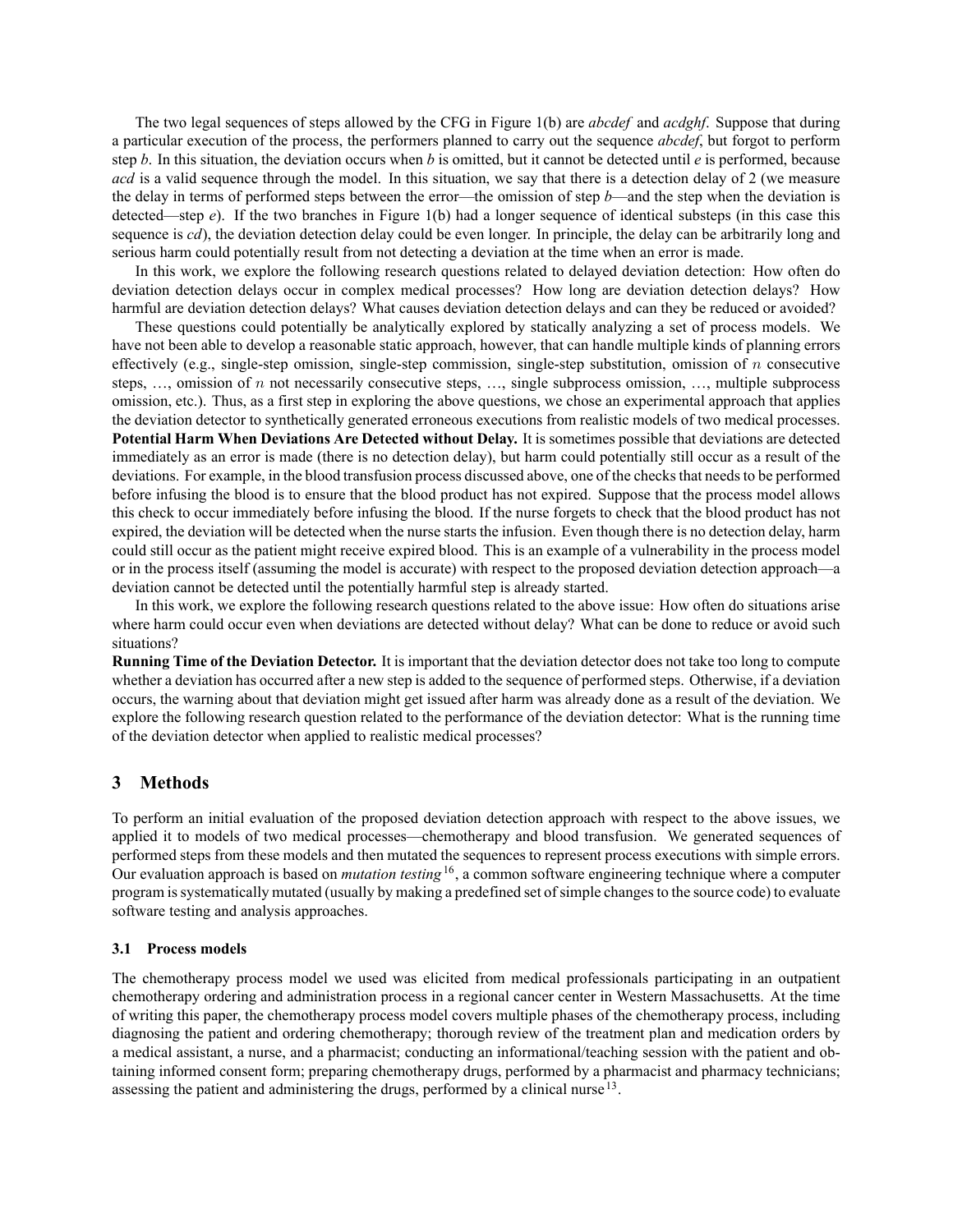The blood transfusion process model is based on a standard blood transfusion checklist from the medical literature<sup>[5](#page-9-5)</sup> and includes additional information about exceptional situations that might arise during the process and their handling. This model is part of a blood transfusion benchmark<sup>[15](#page-9-16)</sup> that we developed with a nursing faculty member working on patient safety<sup>[8](#page-9-8)</sup>. The model covers the process activities starting from receiving a physician order for transfusion to infusing the blood into the patient and performing subsequent follow-through checks. It specifies multiple phases of the process, including verifying that the patient blood type and screen are available (and if they are not, performing the subprocess of obtaining and labeling a blood specimen); ordering and obtaining a blood product from the blood bank; performing various verifications on the patient and on the blood product before starting the transfusion; monitoring the patient during the transfusion and appropriately reacting if a transfusion reaction is suspected.

The chemotherapy and blood transfusion process models are of significant size and complexity. The chemotherapy process model includes 283 steps performed by human process performers and specifies 59 exception handling situations[‡](#page-5-0). The corresponding low-level CFG representation has 2,358 nodes and 701,887 edges. The blood transfusion process model includes 102 steps, including 63 exception handling situations, and the corresponding CFG representation has 97,237 nodes and 242,442,845 edges. Even though the blood transfusion model has fewer steps than the chemotherapy model, the exception handling behavior in the blood transfusion process is more complex, requiring a large number of low-level CFG nodes and edges.

#### **3.2 Sequences with synthetic errors**

To evaluate the deviation detection approach, we applied it to step sequences containing typical planning errors. Al-though there is no standardized taxonomy of human errors<sup>[1](#page-9-0)[,17](#page-9-17)</sup>, two error kinds appear in the intersection of most of the proposed planning error taxonomies <sup>[1](#page-9-0),[3](#page-9-2)[,18](#page-9-3)</sup>—omission and commission errors. An omission error occurs when one or more steps are not performed; a commission error occurs when one or more wrong step(s) are performed.

In our initial evaluation of the deviation detection approach, we focused on several kinds of planning errors that involve a single step and on the error of omission of a single subprocess. This decision was based on the errors available from a study of common errors in the blood transfusion process [8](#page-9-8) and from conversations with blood transfusion and chemotherapy domain experts.

**Single-Step Errors.** From each of the two process models, we generated 50 sequences of steps by performing random walks through the process model. To represent "nominal-path" process executions, we also generated 50 sequences from each of the models but disallowed exceptional situations. Thus, we created 100 legal sequences for each process. Statistics about the lengths of the generated sequences are shown in Figure [2.](#page-6-2)

Each generated sequences was then mutated to represent a process execution in which the process performers deviated from the acceptable ways to perform the process. The applied mutations were deletion, insertion, and substitution of a single step at almost[§](#page-5-1) every position of each sequence. A mutated sequence is called a *mutant*.

**Subprocess Errors.** Based on common blood transfusion and chemotherapy errors reported in the medical literature and on our interaction with domain experts involved in these processes, we identified 5 blood transfusion and 5 chemotherapy subprocesses deemed most likely to be omitted. The selected blood transfusion subprocesses were: (1) *ensure correct patient is present* (performed by a nurse before notifying the blood bank to prepare the blood to prevent the possibility the blood product to expire because the patient is not available for transfusion or the wrong patient is in the room); (2) *verify patient ID band* and (3) *verify blood product information* (part of the bedside checks performed by the nurse before beginning the infusion); (4) *assess patient* and (5) *evaluate patient clinically* (part of the clinical evaluation prior to the infusion, performed again by the nurse). The selected chemotherapy subprocesses were: (1) *record height and weight* (performed during patient registration by a clerk); (2) *confirm all necessary information is present* (part of the consultation and assessment, performed by an oncologist before creating the treatment plan and chemotherapy orders); (3) *confirm pretesting has been done* and (4) *confirm existence and not staleness of height/weight data* (part of the treatment plan and orders verifications performed by a Practice Registered Nurse (RN)); (5) *obtain patient informed consent* (performed by a Nurse Practitioner or a Clinic Nurse prior to chemotherapy administration).

For each identified subprocess, we generated 50 sequences from the corresponding process model, such that these sequences contain the subprocess. We then mutated each generated sequence by deleting all steps pertaining to the specific subprocess selected to be omitted. The deviation detection approach was applied to each mutant and various statistics were collected.

<span id="page-5-0"></span><sup>‡</sup>An exception handling situation usually involves multiple steps to deal with the exception. A step (e.g., *assess patient*), can be part of different subprocesses and be involved in different nominal and exceptional situations (e.g., patient develops an allergic reaction).

<span id="page-5-1"></span> $§$ There were a small number of cases, such as deleting the last step from a legal sequence, where the resulting mutated sequence did not correspond to a sequence with an error. Such cases were excluded from our analysis.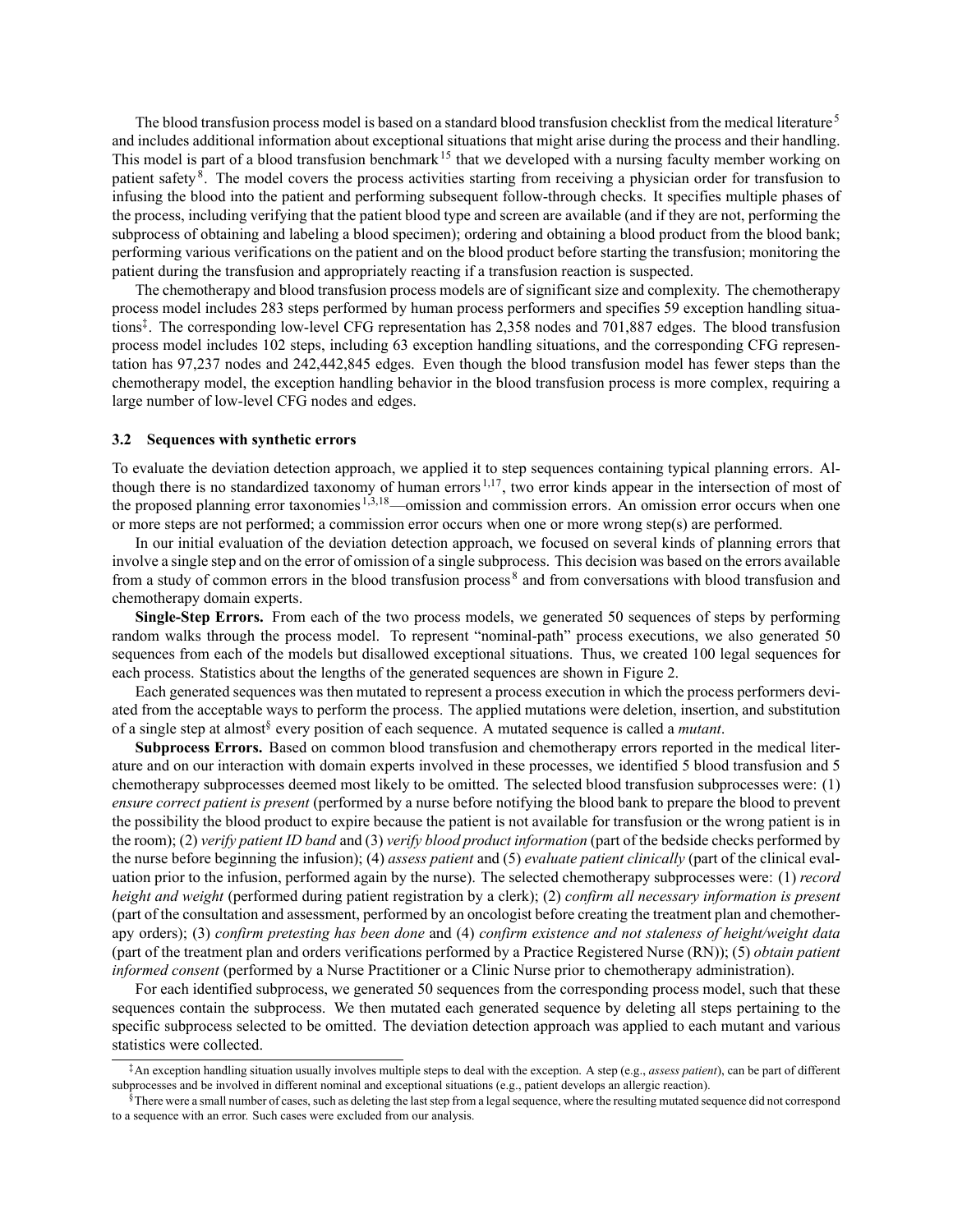|                | Process definition                        | <b>Blood transfusion process</b> |                   |                      |                          |                   |                      |                         |
|----------------|-------------------------------------------|----------------------------------|-------------------|----------------------|--------------------------|-------------------|----------------------|-------------------------|
| Set-up         | <b>Original traces</b>                    | 50 random                        |                   |                      | 50 random, no exceptions |                   |                      | 50 random sequences for |
|                |                                           |                                  |                   |                      |                          |                   |                      | each of 5 subprocesses  |
|                | Avg. trace length (number of steps)       | 21.52                            |                   |                      | 70.62                    |                   |                      | 70.54                   |
|                | Min. trace length (number of steps)       | 4                                |                   |                      | 69                       |                   |                      | 68                      |
|                | Max. trace length (number of steps)       | 114                              |                   |                      | 73                       |                   |                      | 73                      |
|                | Mutation kind                             | Exp. 1: Deletion at              | Exp. 2: Insertion | Exp. 3: Substitution | Exp. 4: Deletion         | Exp. 5: Insertion | Exp. 6: Substitution | Exp. 7: Deletion of all |
|                |                                           | every position                   | before every      | at every position    | at every position        | before every      | at every position    | steps belonging to      |
|                |                                           | (except last)                    | position          |                      | (except last)            | position          |                      | subprocess of interest  |
| <b>Results</b> | Number of mutants                         | 1026                             | 1076              | 1076                 | 3481                     | 3531              | 3531                 | 250                     |
|                | Number of mutants where deviation is      | 0(0.00%                          | 6 (0.56%)         | 5 (0.47%)            | 6 (0.17%)                | 25 (0.7%)         | 19 (0.54%)           | 0(0.00%                 |
|                | detected after the mutation index         | $[27]$ *                         | $[1]$ k           | $\left[1\right]$ b   | $[294]$ *                | $[7]$ 5           | [1]                  | $[23]$ $^{\bullet}$     |
|                | Avg. deviation detection delay (number of | 0.00                             | 1.00              | 1.00                 | 1.00                     | 1.08              | 1.00                 | 0.00                    |
|                | steps), for mutants with detection delay  |                                  |                   |                      |                          |                   |                      |                         |
|                | Min. deviation detection delay (number of | 0                                |                   |                      |                          |                   |                      | ٥                       |
|                | steps), for mutants with detection delay  |                                  |                   |                      |                          |                   |                      |                         |
|                | Max. deviation detection delay (number of | o                                |                   |                      |                          | 2                 |                      | ٥                       |
|                | steps), for mutants with detection delay  |                                  |                   |                      |                          |                   |                      |                         |
|                | Number of mutants for which delay could   | o                                | 0                 | ٥                    | 0                        | 0                 | o                    | ٥                       |
|                | be "potentially harmful"                  |                                  |                   |                      |                          |                   |                      |                         |
|                | Number of mutants without deviation       |                                  |                   |                      |                          |                   |                      |                         |
|                | detection delay for which harm could      | 1 (0.01%)                        | 24 (2.2%)         | 35 (3.3%)            | 50 (1.4%)                | 96 (2.72%)        | 90 (2.52%)           | 50 (20.00%)             |
|                | potentially occur due to the deviation    |                                  |                   |                      |                          |                   |                      |                         |
|                | Avg. time per mutant (sec.)               | 5.98                             | 5.88              | 5.74                 | 13.01                    | 13.12             | 13.09                | 11.17                   |
|                | Avg. time per step (sec.)                 | 0.28                             | 0.27              | 0.27                 | 0.18                     | 0.19              | 0.19                 | 0.16                    |

\* Number of mutants for which delay was due to a deletion in a shuffle region and deviation was detected right after the shuffle region.

# Number of mutants for which the delay was due to insertion of a step from a shuffle region in the model before the step has occurred in the corresponding shuffle region in the original sequence. > Number of mutants for which delay was due to subbing in a step from a shuffle region in the model before the step has occurred in the corresponding shuffle region in the original sequence. For the mutants in square brackets we used the "minimum interpretation" for the deviation detection delay (see the Discussion section for more detail).

<span id="page-6-2"></span>Figure 2: Applying the deviation detection approach to the blood transfusion process model. The results for the chemotherapy process model are available at <http://laser.cs.umass.edu/deviation-detection/amia2014.html>.

### <span id="page-6-0"></span>**4 Results**

Figure [2](#page-6-2) shows the results of applying the deviation detection approach to the blood transfusion process. Due to lack of space, we do not include the results table for the chemotherapy process, but make it available at [http://laser.cs.umass.](http://laser.cs.umass.edu/deviation-detection/amia2014.html) [edu/deviation-detection/amia2014.html](http://laser.cs.umass.edu/deviation-detection/amia2014.html). The results from both processes were similar and are discussed in the next section. A deviation detection *delay* is defined as the number of steps between the *mutation index* (the index in the sequence of steps where the mutation was done for single-step errors or the index of the first mutation for subprocess errors) and the index where that sequence was recognized as not being a sequence from the process model.

## <span id="page-6-1"></span>**5 Discussion**

**Delayed Deviation Detection and Potential Harm Due to Delay.** Delayed deviation detection occurred infrequently in less than 1% of the mutants from all experiments. We analyzed each mutated sequence with deviation detection delay by tracing that sequence through the corresponding process model to determine what structure(s) in that model caused the delay. The main cause for the delay was branching in the process models due to exception handling or optional steps/subprocesses. For example, suppose a process can be performed by executing step sequence *abcd*, when there are no exceptional situations. If an exceptional situation arises while performing *b*, however, then the sequence of steps *xyz* should be performed to address this situation before continuing with steps *c* and *d*, resulting in sequence *abxyzcd*. If the sequence *abcd* is mutated by inserting step *x* after step *b*, the deviation cannot be detected until step *c* is performed (which is one step after the mutation index) because *abx* is a prefix of valid sequence through the process model.

Another reason for detecting deviations after the mutation index were *shuffled* steps, which are steps that should be done sequentially but are allowed to occur in any order. For example, suppose that a process is performed by doing step *a*, followed by steps *b*, *c*, and *d* in any order, and then step *e*. Thus, if the step sequence *abcde* is mutated by deleting step *b*, a deviation will not get detected until step *e* is performed because *acd* is a prefix of a valid sequence through the process model. This results in a deviation detection delay of 2, using the measure of delay previously described.

Shuffled steps are different from other branch points in a process where there is more than one step to perform next, because any of the shuffled steps are acceptable to be performed next. Since shuffled steps are common in the processes we studied, we decided that deviation detection delays due to shuffled steps should be measured differently to avoid distorting the results. For example, if a mutation deletes one of several shuffled steps in a sequence of steps, we measure the delay as the number of steps between the last shuffled step in the sequence and the step where a deviation is detected. We call this the *minimum interpretation of the delay* and we use similar minimum interpretations of delay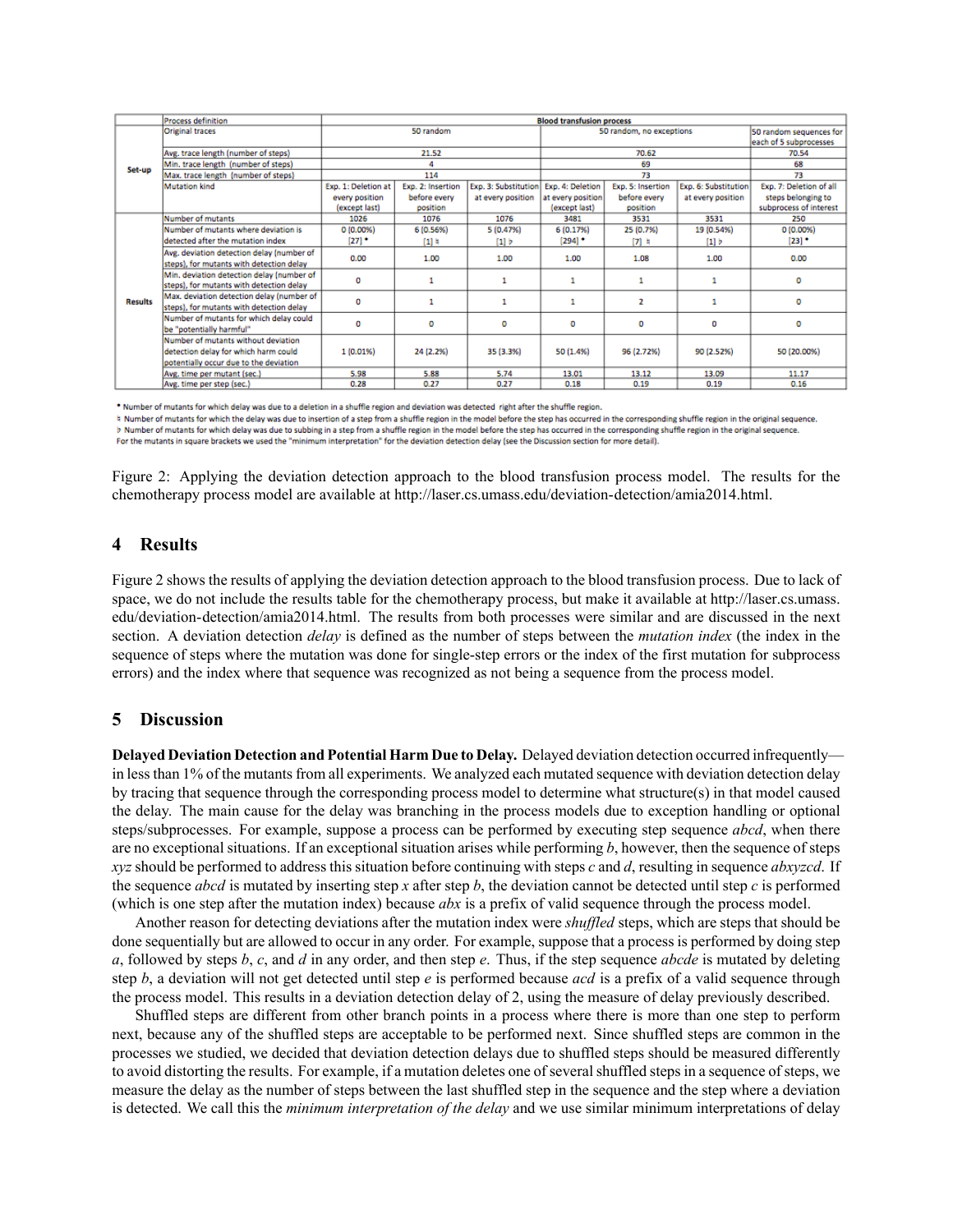when insertion and substitution mutations involving shuffled steps are performed.

In each of the experiments with the blood transfusion and chemotherapy processes, the average deviation detection delay was small—the largest average was 2.31 steps—and in most cases it was close to 1. In critical processes, such as medical procedures, however, even a delay of 1 could be harmful, if some potentially dangerous step, such as *administer chemotherapy medications*, is performed before detecting the deviation.

To address the question of whether/how often harm might occur due to delayed deviation detection, we identified a set of potentially harmful steps for both processes. These are steps, such that if an error has occurred prior to their performance, performing them could potentially result in immediate harm. Two such steps from the blood transfusion and chemotherapy processes are *begin infusion of blood product* and *administer chemotherapy drug*, respectively.

Having identified the set of potentially harmful steps, we then inspected the mutated sequences described above to determine whether a potentially harmful step occurs between the mutation index and the index of deviation detection. For sequences for which this was the case, we manually analyzed whether the error (the mutation) could affect the potentially harmful step. If harm could occur as a result of the error, we counted the mutated sequence as one for which deviation detection delay could be potentially harmful. There were no cases where the delay could result in harm for the two processes we examined.

**Potential Harm When Deviations Are Detected without Delay.** We found some mutated sequences for which the deviation is detected at the index of mutation, i.e., there is no deviation detection delay, but harm could potentially still be done (third row from the bottom of the table in Figure [2\)](#page-6-2). In experiments 2, 3, 5, and 6, this was due to mutating a sequence by inserting or substituting in a harmful step. In general, if the error is a commission of a harmful step (e.g., *administer a drug*), a deviation cannot be detected before the harmful step is started because the sequence of performed steps up to the index where the error is made would be a legal sequence through the process model.

In experiments 1, 4, and 7, the cases where potential harm could occur, even when there is no deviation detection delay, were due to omitting a step or a subprocess that a) can immediately precede a harmful step, and b) can affect that harmful step. For example, in the blood transfusion process model, the subprocess of verifying the blood product immediately precedes the step *begin infusion of blood product*. Thus, if steps from this subprocess (such as *ensure that blood product has not expired*) are omitted, or the subprocess is omitted altogether, the deviation cannot be detected until the step *begin infusion of blood product* is started. The 50 cases in experiment 7 of mutants in which harm could occur even when there is no detection delay are due to omitting the subprocess *verify blood product information*.

Such structures represent process vulnerabilities with respect to the proposed deviation detection approach. They also represent vulnerabilities in general, as there is little opportunity for process performers to realize that an error is made before they start a potentially harmful step. A possible strategy to deal with such process vulnerabilities is to introduce a non-harmful step before the potentially harmful one. In fact, such steps are already in place in some medical procedures, such as surgeries where the clinicians performing the surgery are required to stop at certain points of the procedure and confirm that everyone has performed the necessary steps and is aware of the relevant information before proceeding further. The presence of such verification steps would allow the proposed deviation detection approach to detect deviations when such verification steps are performed and before potentially harmful steps are started.

**Running time of the deviation detector.** The running time results for the blood transfusion process are shown in the last two rows of the table in Figure [2](#page-6-2). It took less than 6 seconds to determine whether a sequence of about 21.5 steps, on average, is a deviant; for the mutated sequences where exceptions were disallowed, it took around 13 seconds to determine whether a sequence of about 70.5 steps, on average, is a deviant. This results in less than a third of a second per step in a sequence. The running time of the deviation detector was similarly low for the chemotherapy process. Given that humans usually take more than a third of a second to perform an activity in a medical process, the running time results indicate that the deviation detector could detect deviations in real time before harm is done as a result of a deviation.

**Threats to validity.** The experimental evaluation was synthetic—we did not monitor a real executing process and did not apply the deviation detection approach to real process executions. The experimental evaluation was based on models of two medical processes. Even though the models were relatively large and complex in terms of covering a large set of process executions (including exceptional executions and concurrency within a single process execution), the results might change if the size or the complexity of the models increases or models of different processes are used.

We mutated the generated sequences by performing single-step deletions, insertions, and substitutions and also deletion of subprocesses. The results might change if mutations that represent different kinds of errors are performed or if multiple errors are considered.

**Limitations of proposed deviation detection approach.** Even though the preliminary investigation of the proposed deviation detection approach is promising, there are several research challenges that need to be tackled before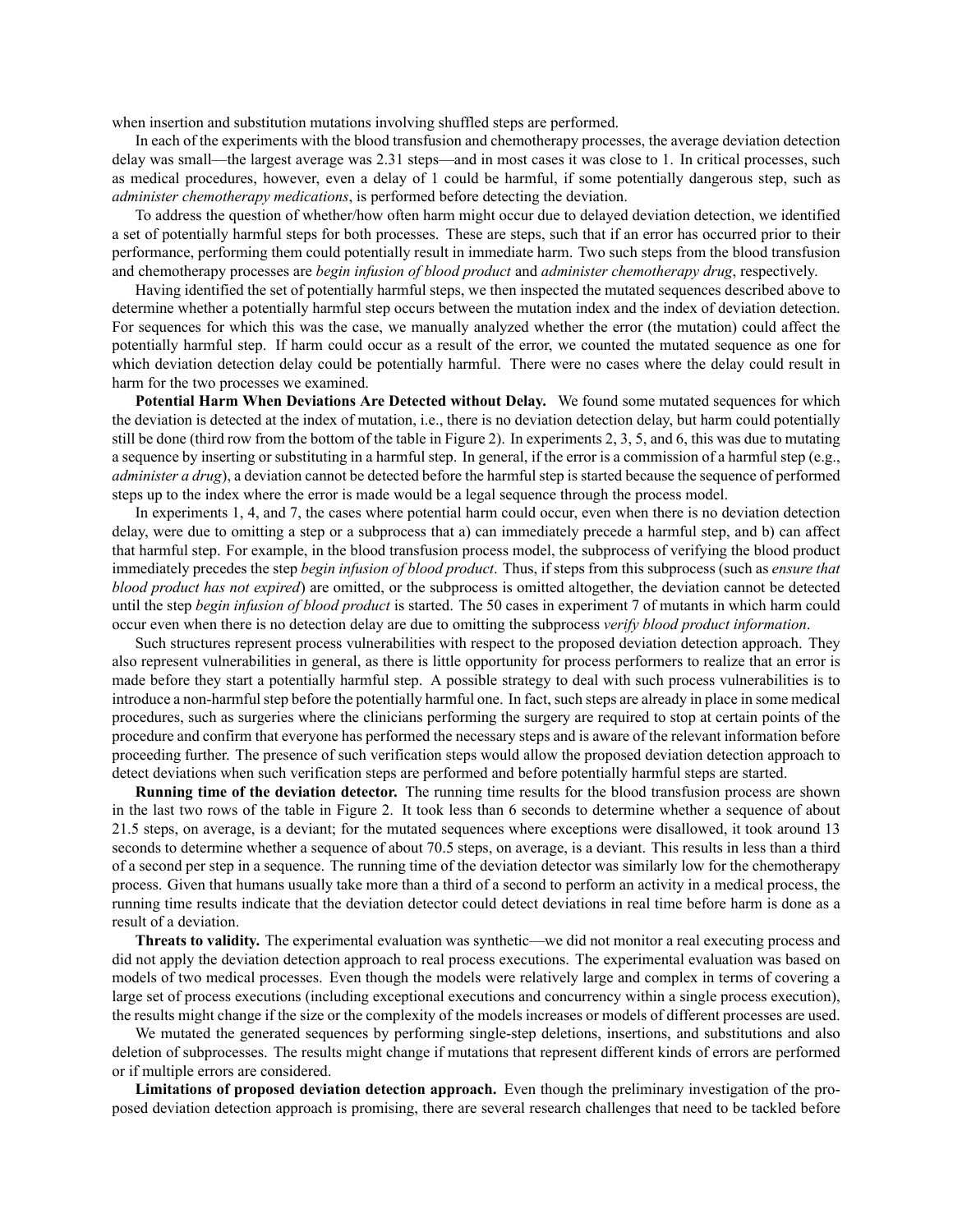the approach can be applied in clinical settings. As discussed in section [2.2,](#page-2-3) the deviation detection approach relies on receiving an accurate sequence of performed steps of interest from the Process Execution Monitor. Capturing what human process performers do in an accurate and timely manner, however, may be difficult. We expect the use of electronic devices in processes will facilitate process execution monitoring. For example, starting to receive infusion data from an infusion pump could be automatically interpreted as having started the step *begin infusion of blood product*; similarly, when patient height and weight data are entered in an electronic medical record, this could be an indication that the step *measure height and weight* was performed.

While the use of electronic devices in processes increases the opportunities for monitoring process executions, events from electronic devices could be misinterpreted. Furthermore, electronic devices cannot capture certain steps in processes, such as cognitive steps (e.g., a doctor making sure the patient information on two artifacts matches). Human scribes, whose participation in medical processes seems to be increasing<sup>[4](#page-9-4)</sup>, can capture some steps that electronic devices cannot.

The success of the proposed deviation detection approach depends on the accuracy and the appropriateness of the process model as well. Creating a high-quality process model, however, can be challenging, given the complexity of some medical processes. We have been investigating techniques for eliciting and validating process models and have applied them successfully to several real-world processes <sup>[9](#page-9-9)[,13](#page-9-13),[19](#page-9-18)</sup>. We believe the criticality of certain processes warrants the time and effort needed to create high-quality process models that can in turn be leveraged to support continuous process improvement via various static analyses (e.g., model checking<sup>[20](#page-9-19)</sup>, fault-tree analysis  $^{21}$  $^{21}$  $^{21}$ , and failuremode and effets analysis  $^{22}$  $^{22}$  $^{22}$ ) and to support deviation detection and other aspects of online process guidance (e.g., smart checklist $23$ ).

### <span id="page-8-0"></span>**6 Conclusion and Future Work**

This paper proposes an approach for online deviation detection to catch human errors in complex medical processes before harm is done. The approach relies on a mechanism for monitoring an executing process and on a detailed model that specifies how the process should be performed. We identify important issues related to the feasibility of this approach and evaluate that approach by applying it to detailed realistic models of two medical processes.

The initial evaluation of the deviation detection approach is promising. Delayed deviation detection rarely arose in the studied medical processes and when it did arise, no harm to the patient could occur as a result of the delay. The running time of the deviation detector is low relative to the human speed of performing process activities, suggesting that it could be used for online deviation detection. We also identify some vulnerabilities in the studied process models with respect to online deviation detection and suggest approaches for reducing such vulnerabilities.

The initial investigation of the deviation detection approach has suggested some interesting future research directions. When a deviation is detected, it might be useful to not only inform process performers about it, but to also provide some additional information that could help them identify potential error(s) and plan recovery actions. Examples of such information are possible indexes in the sequence of performed steps where an error might have occurred, as well as a ranked list of potential errors. We are exploring approaches for providing such information.

In this work, we studied the delayed deviation detection issue empirically. It will be useful, however, to also develop analytical approaches for determining an upper bound on possible deviation detection delays given a process model and assumptions about the errors that might occur. We are currently exploring such approaches. We are starting by assuming that only simple errors can occur (e.g., a single omission of a single step) before considering more complex errors and combinations of different errors.

Given the initial evaluation of the deviation detection approach and the recent developments in healthcare that could enable monitoring of executing processes, we believe the proposed approach can augment current approaches for online guidance (such as checklists) in medical processes and help catch errors before harm is done.

### **Acknowledgments**

This material is based upon work supported by the National Science Foundation under awards IIS-1239334 and CMMI-1234070. The authors gratefully acknowledge the contributions of Lee Osterweil, Heather Conboy, Elizabeth Henneman, Jenna Marquard, and of many members of the staff of the D'Amour Center for Cancer Care, who graciously donated their time and expertise.